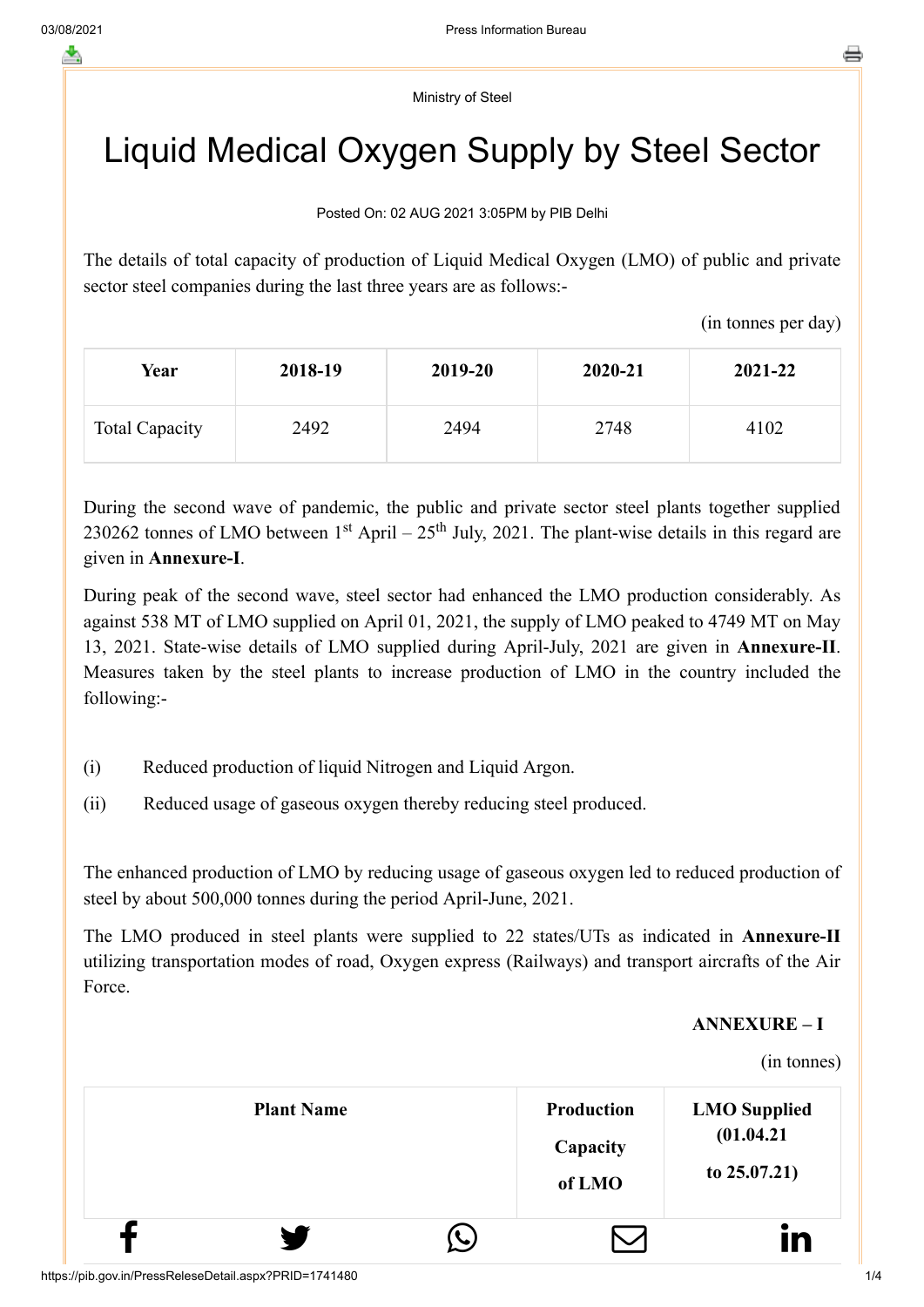| <b>SAIL Bhilai</b>                           | 40  | 1661.41   |
|----------------------------------------------|-----|-----------|
| SAIL Bhilai (BOO Plant Linde)                | 350 | 21255.04  |
| <b>SAIL Bokaro</b>                           | 20  | 1399.23   |
| SAIL Bokaro (BOO Plant Inox)                 | 170 | 10827.94  |
| <b>SAIL Durgapur</b>                         | 43  | 2449.41   |
| SAIL Durgapur (BOO Plant Linde)              | 85  | 6350.9    |
| <b>SAIL Raurkela</b>                         | 48  | 3424.42   |
| SAIL Raurkela (BOO Plant Linde)              | 310 | 18817.36  |
| <b>SAIL Burnpur</b>                          | 70  | 2334.24   |
| RINL Vishakhapatnam                          | 130 | 9947.47   |
| Tata Steel Jamshedpur (LINDE)                | 453 | 21285.961 |
| TATA Steel Jameshdpur (AWIPL)                | 150 | 11258.26  |
| TATA Steel Kalinganagar                      | 219 | 10641.03  |
| <b>TATA Steel BSL</b>                        | 244 | 8126.35   |
| Jindal Stainless (Hisar) Ltd.                | 9.5 | 778.337   |
| Jindal Stainless Limited (Jajpur)            | 52  | 3105.88   |
| AMNS HAZIRA (INOX)                           | 240 | 11865.09  |
| JSW Steel Ltd. Vijayanagar - (Belloxy)       | 106 | 8253.03   |
| JSW Steel Ltd. Vijayanagar, (Linde PLC)      | 537 | 28023.6   |
| JSW Steel Ltd. Vijayanagar works (Air Water) | 100 | 5891.945  |
| JSW Steel Ltd. Vijayanagar works (IGPL)      | 130 | 7184.74   |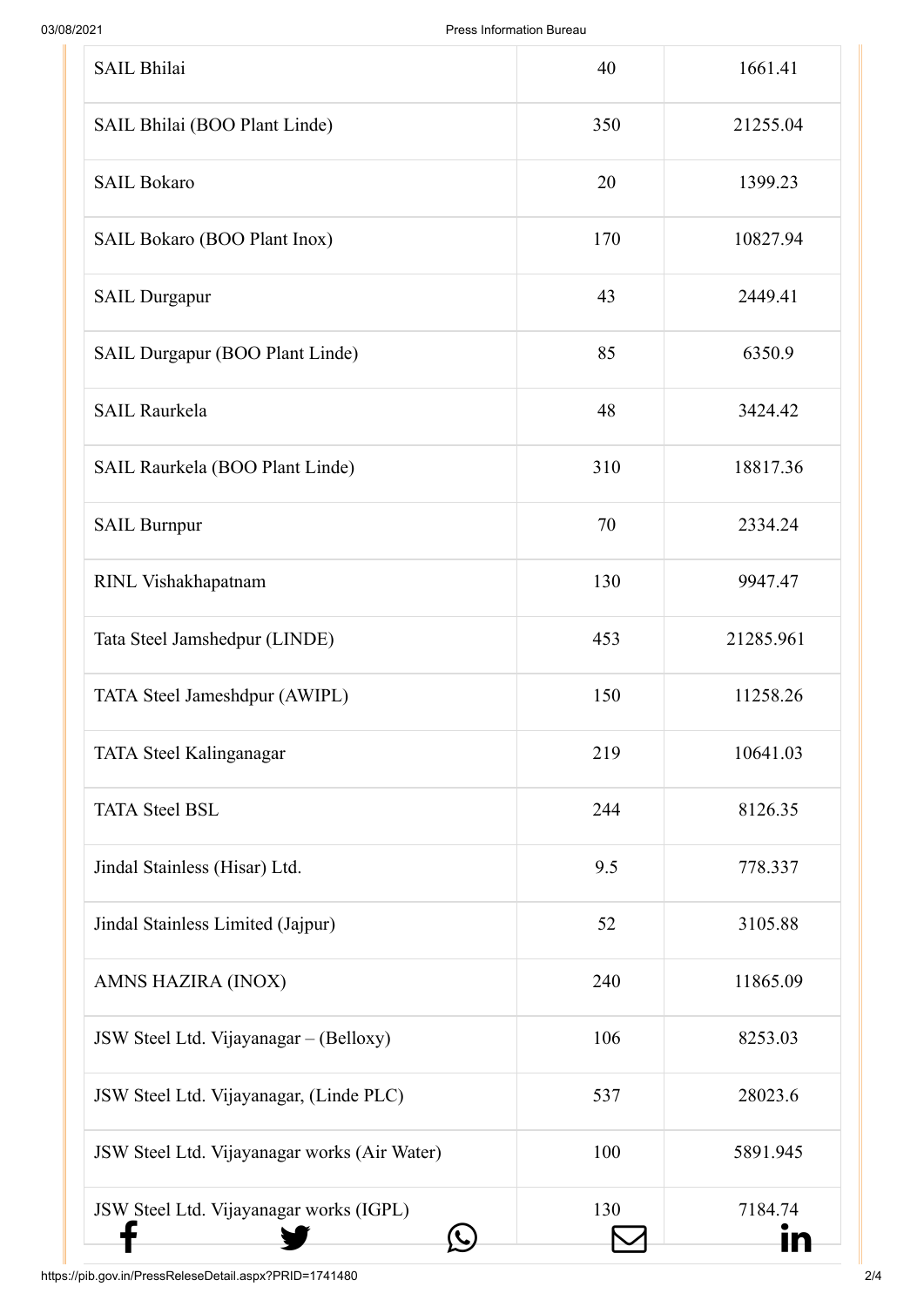| JSW Steel Ltd., Dolvi (Own)   | 180  | 13512.3 |
|-------------------------------|------|---------|
| JSW Steel Ltd., Dolvi (Own 2) | 124  | 9414.23 |
| JSW Steel Ltd., Salem         | 17   | 1696.57 |
| Jindal Steel & Power, Angul   | 100  | 2963.37 |
| Vedanta ESL, Bokaro.          | 20   | 474.44  |
| JSW-BPSL, Jharsuguda          | 25   | 718.9   |
| Kalyani Steel, Hospet         | 130  | 6600.3  |
| <b>Total</b>                  | 4102 | 230262  |

## **ANNEXURE – II**

(in tonnes)

| <b>Sl. No.</b> | <b>STATE</b>         | <b>LMO</b> Supplied<br>$(01.04.2021$ to $25.07.2021)$ |
|----------------|----------------------|-------------------------------------------------------|
| $\mathbf{1}$   | Maharashtra          | 30310.85                                              |
| $\overline{2}$ | Madhya Pradesh       | 11477.19                                              |
| $\overline{3}$ | Chhattisgarh         | 7404.96                                               |
| $\overline{4}$ | Andhra Pradesh       | 30016.79                                              |
| 5              | Jharkhand            | 6137.571                                              |
| 6              | West Bengal          | 15224.03                                              |
| $\overline{7}$ | Bihar                | 4622.83                                               |
| 8              | Odisha               | 12750.9                                               |
| 9              | <b>Uttar Pradesh</b> | 15080.2                                               |
| 10<br>£        | Gujarat              | 3.24                                                  |